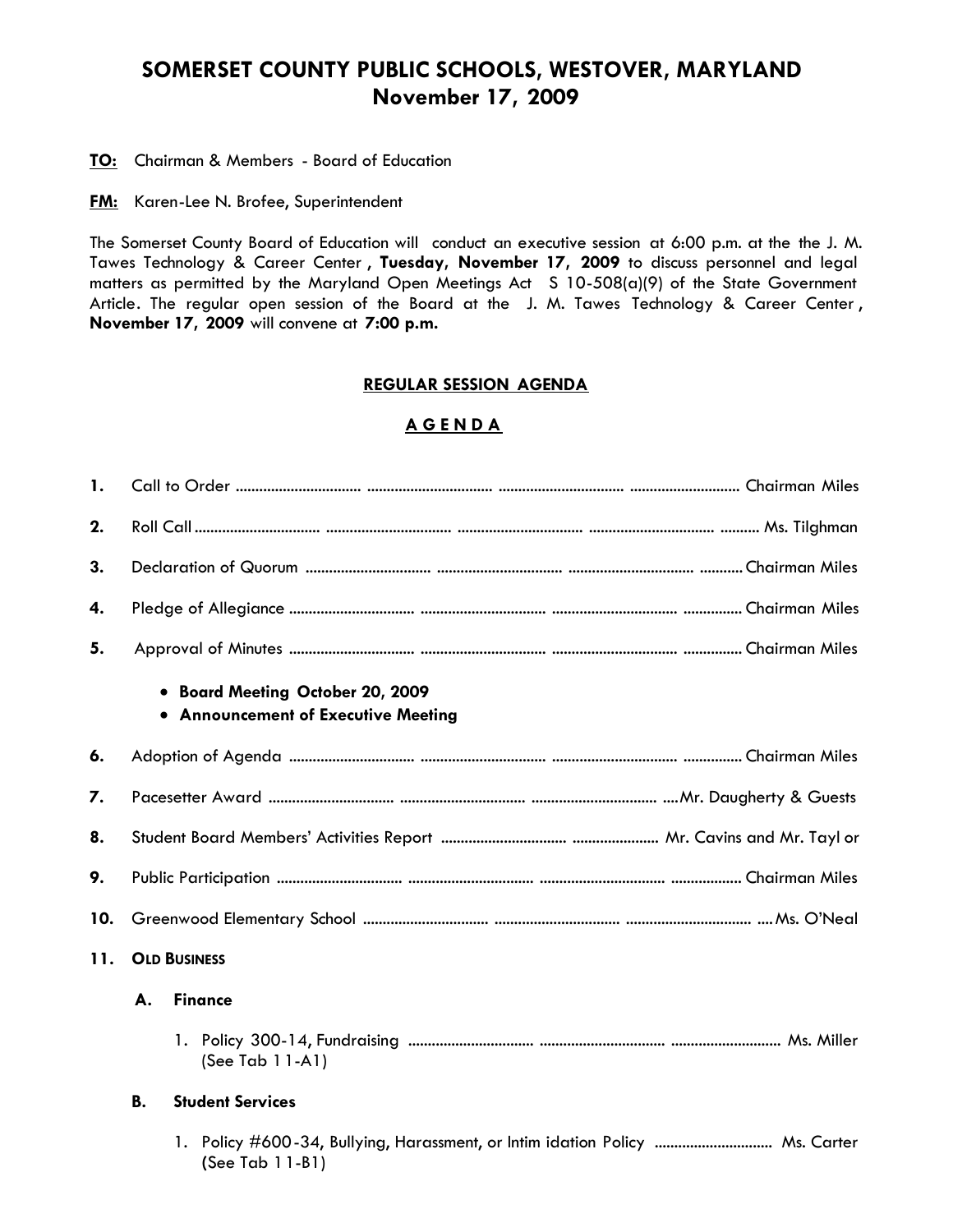|     |                     | . Introduction of Ms. Kathy Decker<br>(See Tab 11-B2) |  |  |  |  |
|-----|---------------------|-------------------------------------------------------|--|--|--|--|
| 12. | <b>NEW BUSINESS</b> |                                                       |  |  |  |  |
|     | А.                  | <b>Instructional Report</b>                           |  |  |  |  |
|     |                     | (See Tab $12-A1$ )                                    |  |  |  |  |
|     |                     | (See Tab $12-A2$ )                                    |  |  |  |  |
|     | В.                  | <b>Finance</b>                                        |  |  |  |  |
|     |                     | (See Tab 12-B1)                                       |  |  |  |  |
|     |                     | (See Tab $12-B2$ )                                    |  |  |  |  |
|     |                     | (See Tab 12-B3)<br>Dr. Brofee                         |  |  |  |  |
|     |                     | (See Tab 12-B4)                                       |  |  |  |  |
|     | C.                  | <b>Technology Presentation</b>                        |  |  |  |  |
|     |                     | (See Tab $12-C1$ )                                    |  |  |  |  |
|     | D.                  | <b>Policies</b>                                       |  |  |  |  |
|     |                     | (See Tab 12-D1)                                       |  |  |  |  |
|     |                     | (See Tab 12-D2)                                       |  |  |  |  |
|     | Е.                  | <b>Transportation and Facilities</b>                  |  |  |  |  |
|     |                     | (See Tab 12-E1)                                       |  |  |  |  |
|     |                     | (See Tab 12-E2)                                       |  |  |  |  |